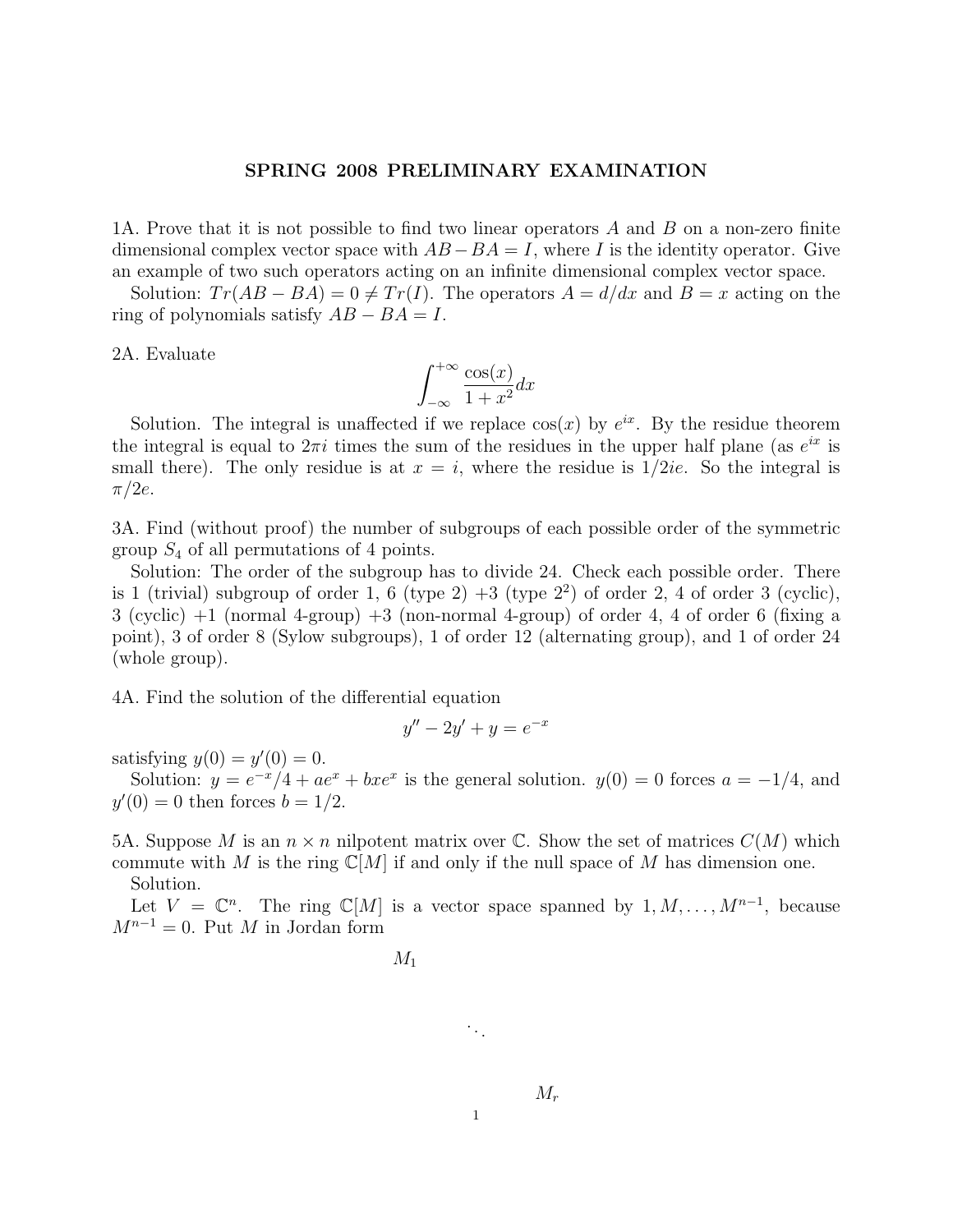$(M_j$  is an  $s_j \times s_j$  matrix with 0's on the diagonal and 1's on the supradiagonal). The dimension of the nullspace of  $M$  is  $r$ .

Suppose  $r = \dim(Null(M)) = 1$ . It follows that there is a vector  $v \in V$  such that  $v, Mv, \ldots, M^{n-1}v$  is a basis for V. Suppose A commutes with M and  $Av = \sum_{i=0}^{n-1} a_i(M^i v)$ . Claim:

$$
A = \sum_{i=0}^{n-1} a_i M^i.
$$

Indeed,

$$
A(M^{j}v) = M^{j}(Av) = \sum_{i=0}^{n-1} a_{i}(M^{i+j}v) = (\sum_{i=0}^{n-1} a_{i}M^{i})(M^{j}v),
$$

and so  $A \in \mathbb{C}[M]$ .

On the other hand, the  $n$  matrices

 $\delta_{i\,1} M_1^{k_1}$ 

## $\delta_{i\,r} M^{k_r}_r$

where  $1 \leq i \leq r$  and  $0 \leq k_i \leq s_i$  are linearly independent and commute with M. It follows that if  $C(M) = \mathbb{C}[M], M^{n-1} \neq 0$  so  $1 = r = \dim(\text{Null}(M)).$ 

6A. Suppose G is a finite group with only one automorphism. Show  $|G| \leq 2$ . Solution:

Since  $h \in G \to ghg^{-1}$  is an automorphism for  $g \in G$ , G must be abelian. Then  $h \in G \to h^k$ is an automorphism for  $(k, |G|) = 1$ . Thus  $h^k = h$  for  $(k, |G|) = 1$ . In particular,  $h = h^{-1}$ for  $h \in G$ . Thus  $G = (\mathbb{Z}/2\mathbb{Z})^r$  for some  $r \geq 0$ . If  $r > 1$ ,  $(x_1, x_2, \ldots, x_r) \rightarrow (x_2, x_1, \ldots, x_r)$  is a non-trivial automorphism. Thus  $r \leq 1$ .

7A. Find all irreducible polynomials of degree at most 4 over the field with 2 elements.

Solution: Using the sieve of Eratosthenes we find  $x, x + 1$  of degree 1. Therefore higher degree irreducible polynomials must have constant term 1 and sum of coefficients 1. This gives the irreducible polynomials  $x^2 + x + 1$ ,  $x^3 + x + 1$ ,  $x^3 + x^2 + 1$  in degrees 2 and 3. In degree 4 we also have to eliminate polynomials divisible by  $x^2 + x + 1$ ; the only extra possibility eliminated by this is  $(x^2 + x + 1)^2 = x^4 + x^2 + 1$ . So in degree 4 the irreducible polynomials are  $x^4 + x + 1$ ,  $x^4 + x^3 + 1$ ,  $x^4 + x^3 + x^2 + x + 1$ .

8A. Let p, q be distinct prime numbers and let R be a commutative ring with 1 of characteristic pq. Show there are rings  $S, T$  of characteristic p, q respectively, such that R is isomorphic to  $S \times T$ .

Solution:

p and q are relatively prime, so there are integers m, n such that  $1 = mp + nq$ .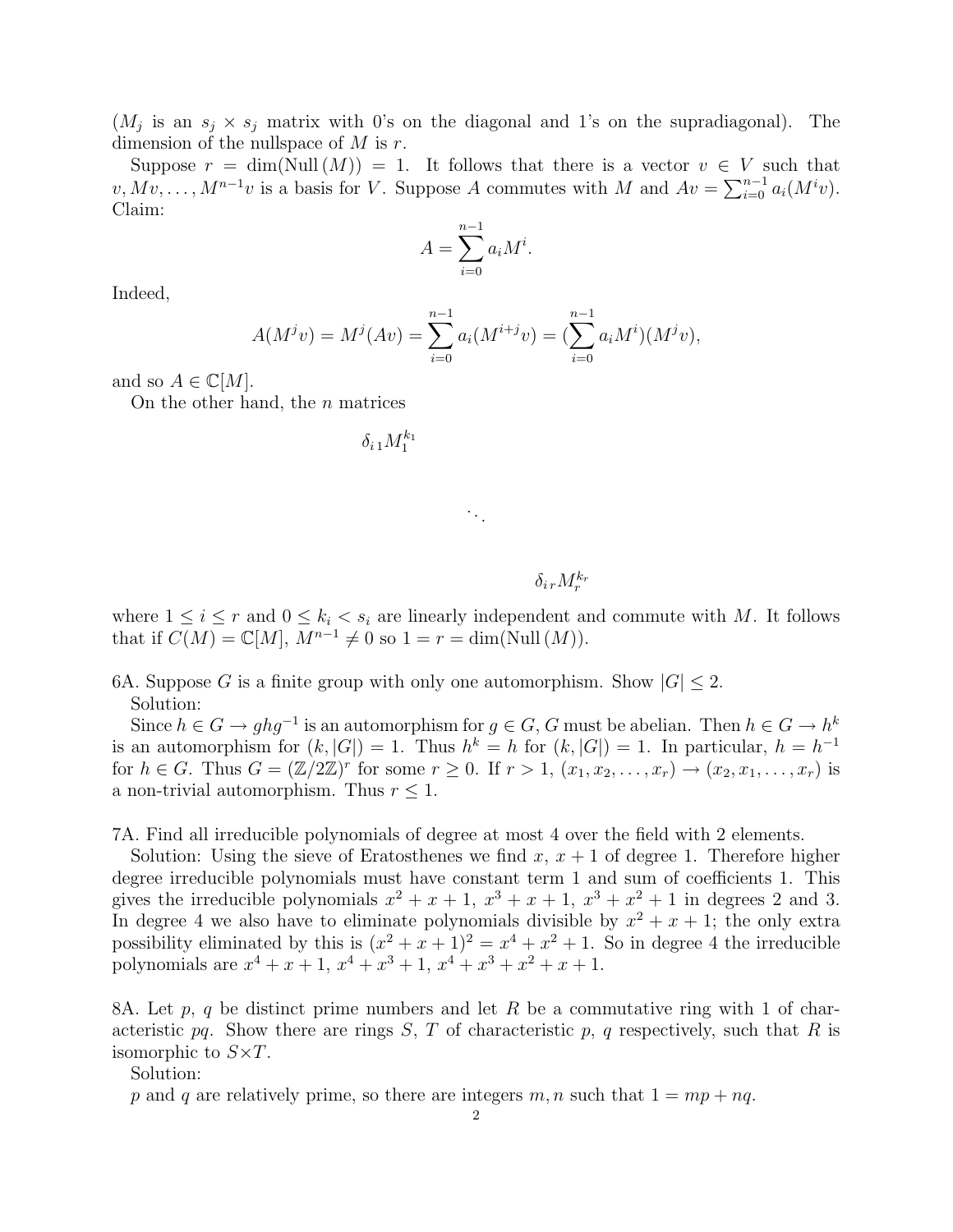pR and qR are ideals of R. Let  $S = R/pR$  and  $T = R/qR$ . So in  $S$   $p = 0$ ; since R does not have characteristic q,  $1 \notin pR$  (since otherwise  $q \in qpR = (0)$ ); thus S has characteristic exactly p. Similarly T has characteristic q.

There are onto homomorphisms  $f: R \to S$  and  $g: R \to T$  given by  $f(a) = a + pR$  and  $g(a) = a + qR$ . So there is a homomorphism  $h: R \to S \times T$  given by  $h(a) = \langle f(a), g(a) \rangle$ . If a is in the kernel of h then  $a \in (pR \cap qR)$  so  $a = 1a = mpa + nqa \in pqR = (0)$ . Thus h is  $1 - 1$ .

Notice  $f(mp) = 0_S$  and  $g(mp) = g(1 - nq) = 1_T$  while  $f(nq) = f(1 - mp) = 1_S$  and

 $g(nq) = 0_T$ . So given  $a, b \in R$  let  $c = anq + bmp$ , then  $f(c) = f(a)1_S + f(b)0_S = f(a)$  and  $g(c) = g(a)0_T + g(b)1_T = g(b)$ . So  $f(c) = \langle f(a), g(b) \rangle$ . Since f, g are onto S, T respectively, we get h is onto  $S \times T$ .

9A. For integers  $n \geq 1$ , let  $S_n$  be the symmetric group on n letters, and let  $f(n) =$  the maximum order of elements of  $S_n$ . Show

 $\liminf_{n\to\infty}\frac{n}{f(n)}=0.$ Solution:

The product of a k-cycle and a  $k+1$ -cycle in  $S_{2k+1}$  or  $S_{2k+2}$  has order  $k(k+1)$  as the cycles have coprime orders, so for  $n = 2k + 1$  or  $n = 2k + 2$ ,  $n/f(n)$  is at most  $(2k+2)/k(k+1) \le$  $2/k \leq 4/(n-2)$ . This tends to 0 as n tends to infinity, so  $n/f(n)$  has limit 0 as n tends to infinity.

1B. For integers  $n \geq 1$ , let  $P_n =$  the set of degree  $\leq n$  polynomials with real coefficients. Show there is  $q(x) \in P_n$  such that for all  $p(x) \in P_n$ 

$$
\int_0^1 p(x)q(x)dx = \int_0^1 \frac{p(x)}{x^2 + 1}dx
$$

Solution:

.

 $P_n$  is a vector space over the reals of dimension  $n + 1$ . For  $p(x) \in P_n$  let

$$
T(p) = \int_0^1 \frac{p(x)}{x^2 + 1} dx
$$

T is a linear map from  $P_n$  to the reals. So T is in the dual space  $P_n^*$ . For  $p, q \in P_n$  let

$$
L_p(q) = \int_0^1 p(x)q(x)dx
$$

. Each  $L_p$  is in  $P_n^*$ . The map L is linear from  $P_n$  to  $P_n^*$ . If  $p$  is in the kernel of  $L$  then

$$
0 = L_p(p) = \int_0^1 p(x)p(x)dx
$$

and so  $p(x)$  is 0 on the unit interval; since  $p(x)$  is a polynomial,  $p(x) = 0$ . Thus L is 1 – 1. Since  $P_n$  and  $P_n^*$  have the same dimension, L is onto.

Hence there is  $q \in P_n$  such that  $L_q = T$ .

2B. (a) Let G be a finite commutative group, and let c be the product of all elements of  $G$ . Show that  $c^2 = 1$ .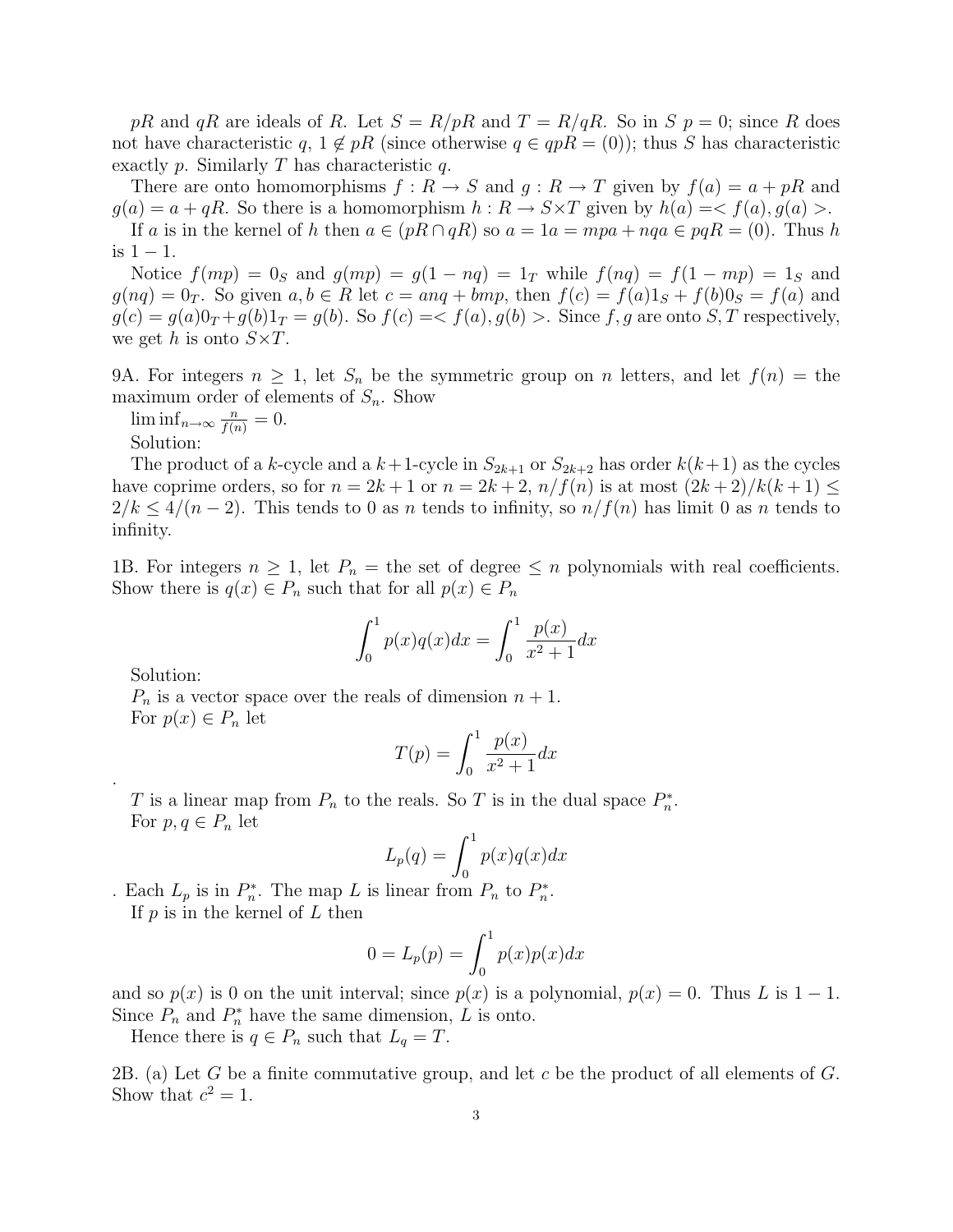(b) Let F be a finite field, and let c be the product of all nonzero elements in  $F$ . Show that  $c = -1$ .

Solution: (a) Let  $Z \subset G$  be the subset of elements  $g \in G$  for which  $g \neq g^{-1}$  (equivalently  $g^2 \neq 1$ ). Then

$$
\prod_{g \in Z} g = 1
$$

since for every  $g \in Z$  we have  $g^{-1} \in Z$  and  $g^{-1} \neq g$ . Therefore

$$
c = \prod_{g \in G, g^2 = 1} g
$$

so

$$
c^2 = \prod_{g \in G, g^2 = 1} g^2 = 1.
$$

(b) Consider the finite group  $F^*$ . Then the set of elements  $g \in F^*$  such that  $g^2 = 1$  is precisely the set  $\{1, -1\}$  since  $X^2 - 1 = (X - 1)(X + 1)$ . Therefore by the proof of (a) we have  $c = -1$ .

3B. Let G be a group and  $H \subset G$  a subgroup of finite index n. Show that G contains a normal subgroup N such that  $N \subset H$  and the index of N is  $\leq n!$ .

4B. Let p and q be distinct primes. Show that any group G of order  $p^2q^2$  is not simple.

Solution. Assume to the contrary that G is simple. Let  $s_q$  (resp.  $s_p$ ) denote the number of q-Sylow (resp. p-Sylow) subgroups of G. Then  $s_q$  divides  $p^2$  so either  $s_q = p$  or  $s_q = p^2$ . Also  $s_q \equiv 1 \pmod{q}$ . Therefore either q divides  $p-1$  or q divides  $p^2-1 = (p-1)(p+1)$ . We conclude that q divides one of  $p-1$  and  $p+1$ . Similarly by symmetry we get that p divides either  $q-1$  or  $q+1$ . This implies that either  $q = p-1$  or  $q = p+1$ . This implies that (after possibly interchanging p and q) we have  $q = 3$  and  $p = 2$  (since both must be prime). Therefore  $|G| = 36$ . Let S be the set of 3-Sylow subgroups. Then the group  $Aut(S)$ has order either 2! = 2 or 4! = 24. In either case the homomorphism  $\rho: G \to Aut(S)$  given by the conjugation action on S must have nontrivial kernel as  $|G| > Aut(S)$ .

5B. Let  $\zeta = e^{2\pi i/5}$  and let  $\alpha = \sqrt[5]{2} \in \mathbb{R}$ . Let E denote the subfield  $\mathbb{Q}[\zeta, \alpha] \subset \mathbb{C}$  generated by  $\zeta$  and  $\alpha$ .

(a) Show that  $E$  is Galois over  $\mathbb{Q}$ .

(b) What is  $[E:\mathbb{Q}]$ ?

Solution. For (a) note that

$$
X^{5} - 2 = \prod_{i=0}^{4} (X - \zeta^{i} \alpha),
$$

which implies that E is the splitting field of  $X^5 - 2$  over  $\mathbb{Q}$ .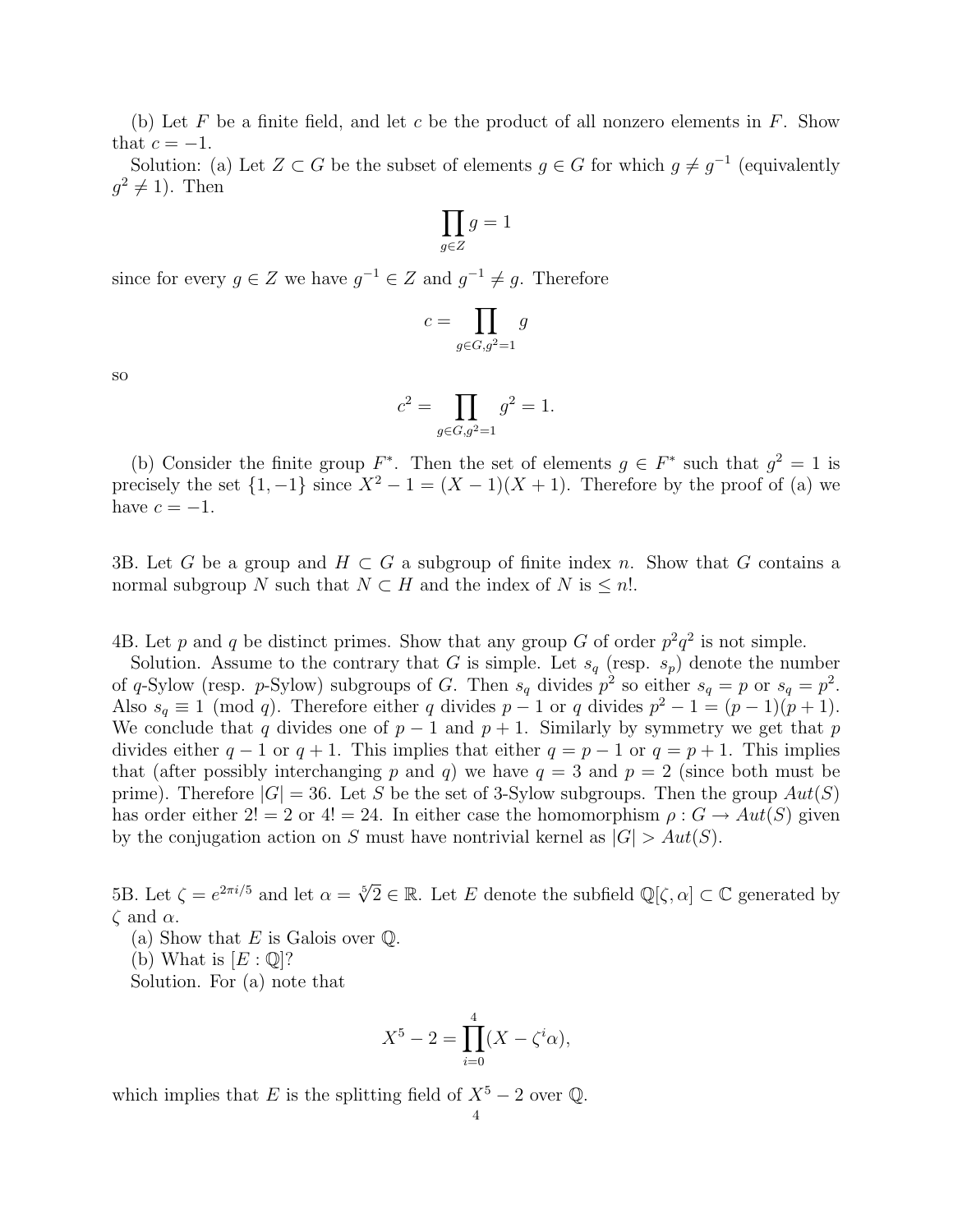For (b) consider the diagram of fields



The irreducible polynomial of  $\zeta$  is  $X^4 + X^3 + X^2 + X + 1$  so the extension  $\mathbb{Q}[\zeta]$  has degree 4 over Q. On the other hand, the field extension  $\mathbb{Q}[\alpha]$  has degree 5 over Q. Since 4 and 5 are relatively prime it follows that  $[E: \mathbb{Q}] = 20$ .

6B. The function  $y(x)$  defined on  $[0, \infty)$  is smooth and satisfies  $y'' - y = f(x)$  in  $x > 0$ ,  $y(0) = 0$ ,  $y'(0) = 0$  and  $y(x)$  and  $y'(x)$  tend to 0 as  $x \to \infty$ . Here  $f(x)$  is a continuous function on  $[0, \infty)$  which vanishes for  $x > 1$ . Find a non-zero function  $g(x)$  (not depending on y or f) such that  $\int_0^1 f(x)g(x)dx = 0$ .

**Solution.** Multiply ODE by  $e^{-x}$  and integrate over [0, L],

$$
\int_0^L e^{-x} y'' dx - \int_0^L e^{-x} y dx = \int_0^L e^{-x} f(x) dx.
$$
 (1)

Do two integrations by parts to the first integral on LHS, and use  $y(0) = 0$ ,  $y'(0) = 0$ . When the dust settles, (1) becomes

$$
e^{-L}(y'(L) + y(L)) = \int_0^L e^{-x} f(x) dx.
$$
 (2)

Now take  $L > 1$ . In  $x > 1$ ,  $y'' - y = 0$  and the solutions which decay to zero as  $x \to \infty$ are proportional to  $e^{-x}$ . Hence in LHS of (2),  $y'(L) + y(L) = 0$  for  $L > 1$ . In RHS we can replace L by 1 since  $f(x) = 0$  for  $x > 1$ , so we find the condition  $\int_0^1 e^{-x} f(x) dx = 0$ .

7B. Evaluate  $\int_{-\infty}^{\infty}$  $dx$  $\frac{dx}{(1+x^2)^5}.$ 

**Solution.** Lets avoid doing residue of 5th order pole at  $z = i$ . First, for  $a > 0$ ,

$$
\int_{-\infty}^{\infty} \frac{dx}{a+x^2} = a^{-\frac{1}{2}} \int_{-\infty}^{\infty} \frac{dx}{1+x^2} = \pi a^{-\frac{1}{2}}.
$$

Differentiate with respect to a:

$$
\int_{-\infty}^{\infty} \frac{dx}{(a+x^2)^2} = \frac{1}{2}\pi a^{-\frac{3}{2}}.
$$

Do it again three times:

$$
\int_{-\infty}^{\infty} \frac{dx}{(a+x^2)^5} = \frac{1}{2} \frac{3}{2} \frac{5}{2} \frac{7}{2} \pi \ a^{-\frac{9}{2}}.
$$

Now set  $a=1$ ,

$$
\int_{-\infty}^{\infty} \frac{dx}{(1+x^2)^5} = \frac{1.3.5.7}{2^4} \pi.
$$